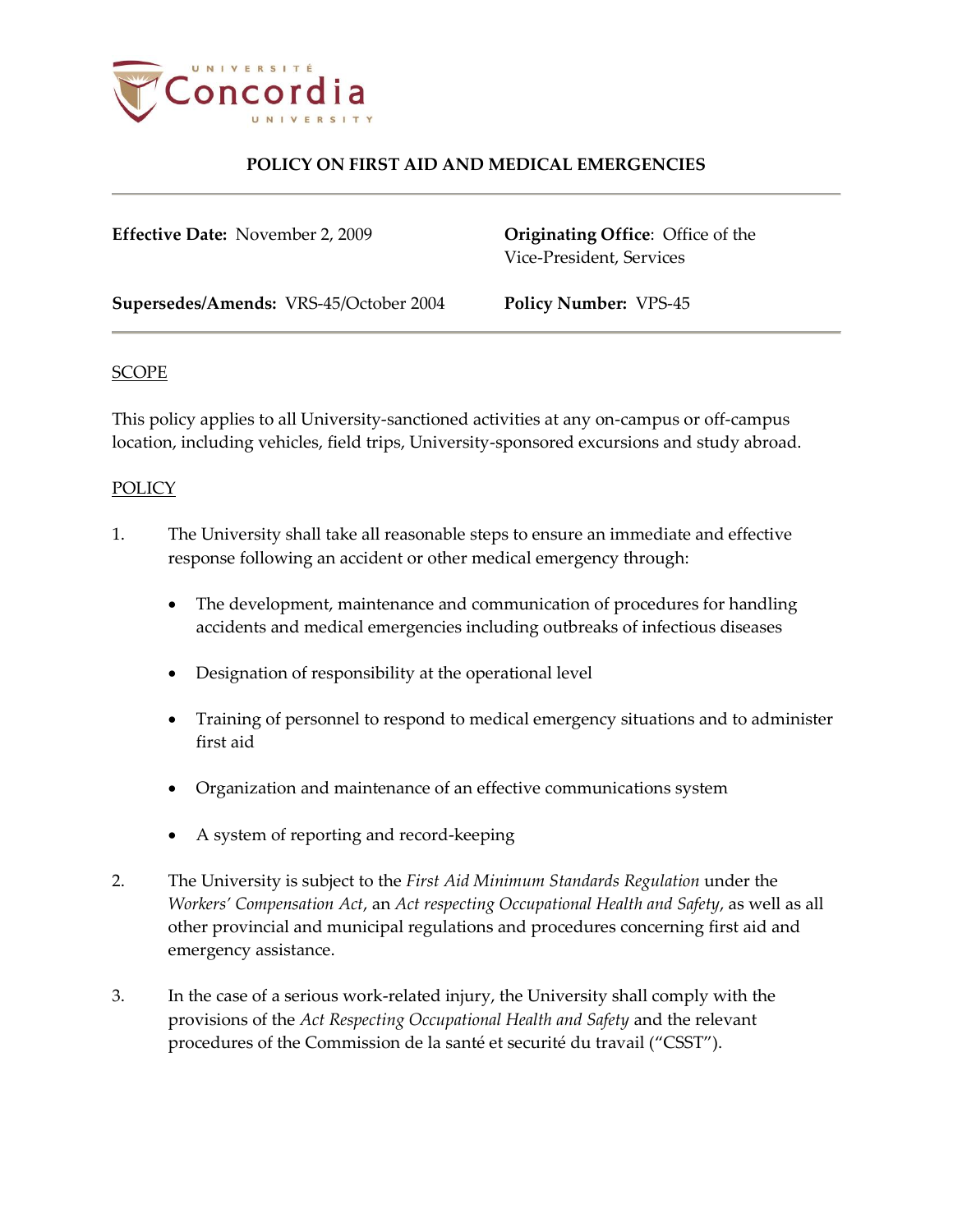

Page 2 of 5

4. For the management of public health emergencies, the University shall comply with directives from the federal, provincial and municipal public health authorities.

### Internal Procedures for Reporting Concerns of Infectious Diseases

- 5. Any member of the University community concerned for their personal health because of an infectious disease, or who is aware that someone at the University has an infectious disease, should report this concern, in confidence, to his or her Supervisor, Department Head or any other person in authority. The Supervisor, Department Head or person in authority shall report the concern, in confidence, to the Environmental Health and Safety Office ("EH&S") or Health Services.
- 6. If the infectious disease is confirmed, the Director of Health Services will inform the Emergency Management Team ("EMT"), as defined in the *Emergency Management Policy*  $(YPS-50)$ .
- 7. If it is determined that the infectious disease poses a public health risk, the Director of Health Services will inform the local Public Health Authority.
- 8. The University will comply with any directives issued by the local Public Health Authority.
- 9. In the interest of public health, and to prevent the spread of an infectious disease among the University community, the Vice-President, Services may, in consultation with the EMT, suspend, postpone or cancel classes, examinations, events and/or operations of the University.

### Operational Responsibilities

- 10. Supervisors and Department Heads shall ensure that:
	- An adequate number of staff members have been certified to administer first aid and are available to act as emergency responders during the department's regular hours of operation
	- Emergency responders are permitted the time away from their regular duties, to be scheduled in consultation with their supervisor, to attend training and periodic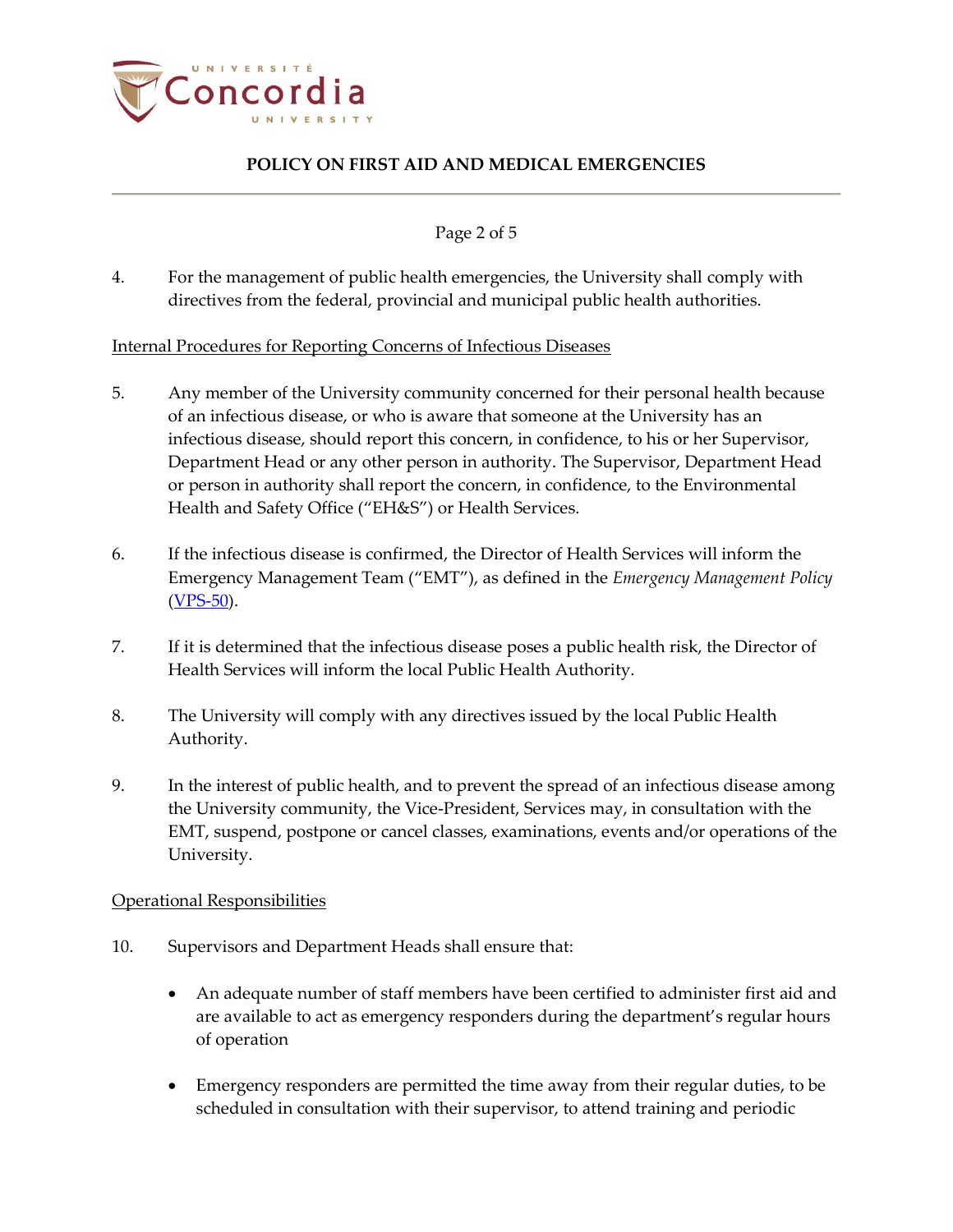

#### Page 3 of 5

organizational meetings relating to the management of volunteer emergency personnel

- First aid kits and supplies are maintained and emergency telephone numbers are readily available in each department and in all university-owned vehicles
- Individuals leading field trips and supervising off campus activities are aware of their responsibilities, the applicable University policy and procedures and are equipped with emergency first aid supplies, contact telephone numbers and a means of communication
- University procedures for the management and reporting of an accident or medical emergency are followed
- 11. The Security Department shall:
	- Answer emergency telephones and other calls for assistance
	- Arrive on the site of the emergency with appropriate first aid equipment to assess the situation and, if necessary, administer first aid
	- Contact the appropriate health care facility or municipal emergency response personnel
	- Arrange for appropriate transportation to a medical facility as required
	- Keep records of all such calls received and the steps that were taken and, communicate them to EH&S within 24 hours or, in case of a serious medical situation, as soon as possible
- 12. Health Services shall:
	- Provide medical advice to the Security Department and emergency responders as requested
	- Represent the University and liaise with the appropriate public health authorities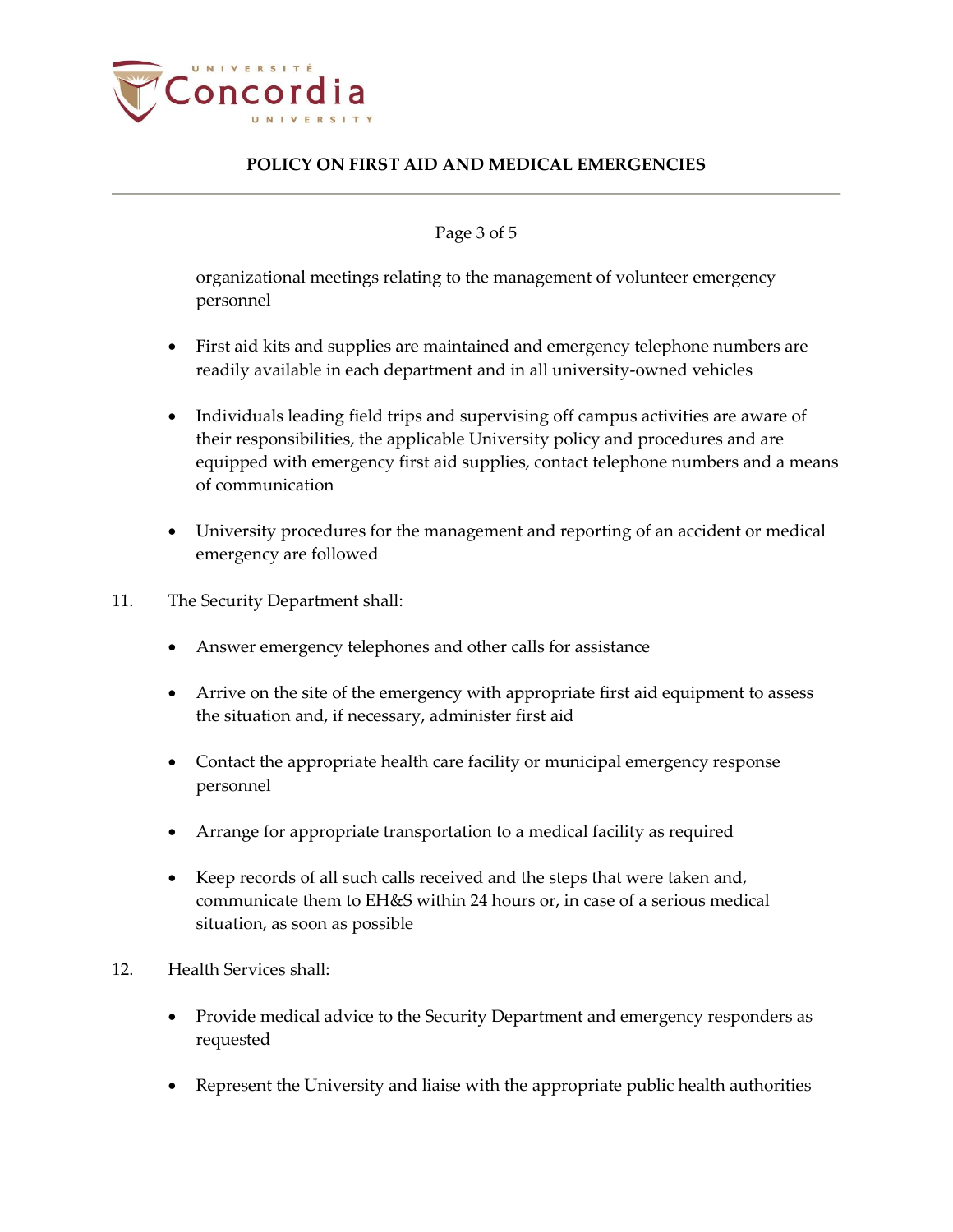

#### Page 4 of 5

- Follow-up on reported injuries to ensure that adequate treatment has been provided
- Participate with the Security Department and EH&S in the management of the emergency operations and assume leadership of the medical aspects of the case management
- Communicate and plan with EH&S and other University Department(s) as required
- Provide advice to the EMT
- 13. The Environmental Health & Safety Office (EH&S) shall:
	- Provide first aid supplies and equipment to Departments, vehicles or special areas in accordance with appropriate external regulations and University policy. Costs will be charged back to the Department(s)
	- Ensure that this Policy and the procedures arising from it comply with federal, provincial and municipal legislation and regulations
	- Administer a program to provide first aid and cardiopulmonary resuscitation (CPR) training in accordance with the CSST requirements, provincial regulation, University policy and departmental requirements
	- Evaluate the University's first aid medical emergency procedures on a yearly basis and make recommendations for change as required
	- Maintain training records of emergency responders and communicate this information to Supervisors and Department Heads
	- Update the emergency response procedures, as necessary, in coordination with the Security Department and Health Services
	- Provide an annual report on the status of the volunteer emergency responders and the volunteer response program
	- Manage the public access to the defibrillation program, in accordance with provincial regulation